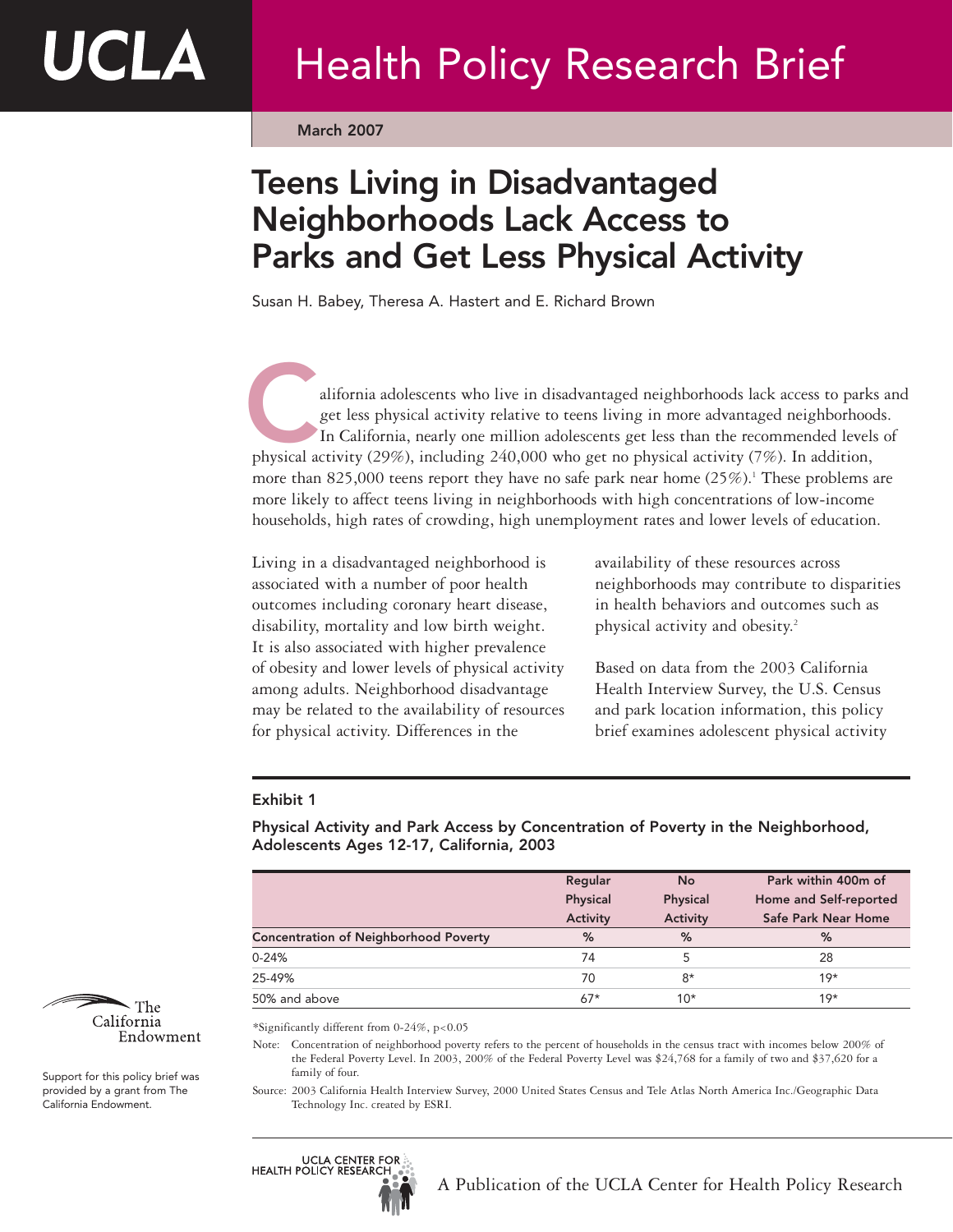### Exhibit 2 Physical Activity and Park Access by Crowding in the Neighborhood, Adolescents Ages 12-17, California, 2003

|                                    | Regular  | No       | Park within 400m of    |
|------------------------------------|----------|----------|------------------------|
|                                    | Physical | Physical | Home and Self-reported |
|                                    | Activity | Activity | Safe Park Near Home    |
| Household Crowding in Neighborhood | %        | %        | $\%$                   |
| $0 - 24%$                          | 73       | o        | 23                     |
| 25-49%                             | 69       | 8        | 24                     |
| 50% and above                      | $56*$    | $21*$    | $15*$                  |
|                                    |          |          |                        |

\*Significantly different from 0-24%, p<0.05

Note: Household crowding in neighborhood refers to the percent of households in the census tract with more than one occupant per room.

Source: 2003 California Health Interview Survey, 2000 United States Census and Tele Atlas North America Inc./Geographic Data Technology Inc. created by ESRI.

and access to parks as a function of the characteristics of the neighborhoods in which they live. Access to parks is measured by a combination of living within 400 meters of a park (approximately one-quarter mile), and reporting having a park that is perceived to be safe during the day and is within walking distance of home. Specifically, this brief shows that physical activity and access to parks vary with neighborhood characteristics, including concentration of low-income households, crowding, unemployment rates and level of education. These neighborhood characteristics serve as indicators of neighborhood disadvantage and point to neighborhoods that are likely to have limited resources.

Teens in neighborhoods with a higher proportion of residents living in poverty have less access to parks and are less physically active (Exhibit 1). As the concentration of neighborhood poverty increases from less than one-quarter to more than one-half of households living in poverty, the prevalence of regular physical activity decreases from 74% to 67%, and the prevalence of inactivity doubles from 5% to 10% . In addition, 19% of adolescents living in neighborhoods with a high concentration of low-income residents have a park near home they consider safe compared to 28% of those living in more affluent neighborhoods.

Previous research has shown that areas with higher poverty rates are associated with fewer commercial recreational facilities, fewer safe playgrounds and less physical activity among adults.3

Teens living in neighborhoods with a greater concentration of crowded households are less physically active and have less access to parks (Exhibit 2). As neighborhood crowding increases from less than one-quarter to more than one-half of households being crowded, the prevalence of regular physical activity decreases from 73% to 56%, and the prevalence of inactivity more than triples from 6% to 21%. In addition, only 15% of adolescents in neighborhoods where at least half of the households are crowded have a park near home they consider safe compared to 23% of those living in neighborhoods with less household crowding.

As neighborhood unemployment rates increase, teen physical activity and access to parks tends to decrease (Exhibit 3). As the neighborhood unemployment rate increases from less than 3% to over 8%, rates of regular physical activity decrease from 75% to 65%, and rates of inactivity more than double from 4% to 9%. In addition, as the neighborhood unemployment rate increases, the percent of teens who have a park near home they consider safe decreases by two-thirds from 30% to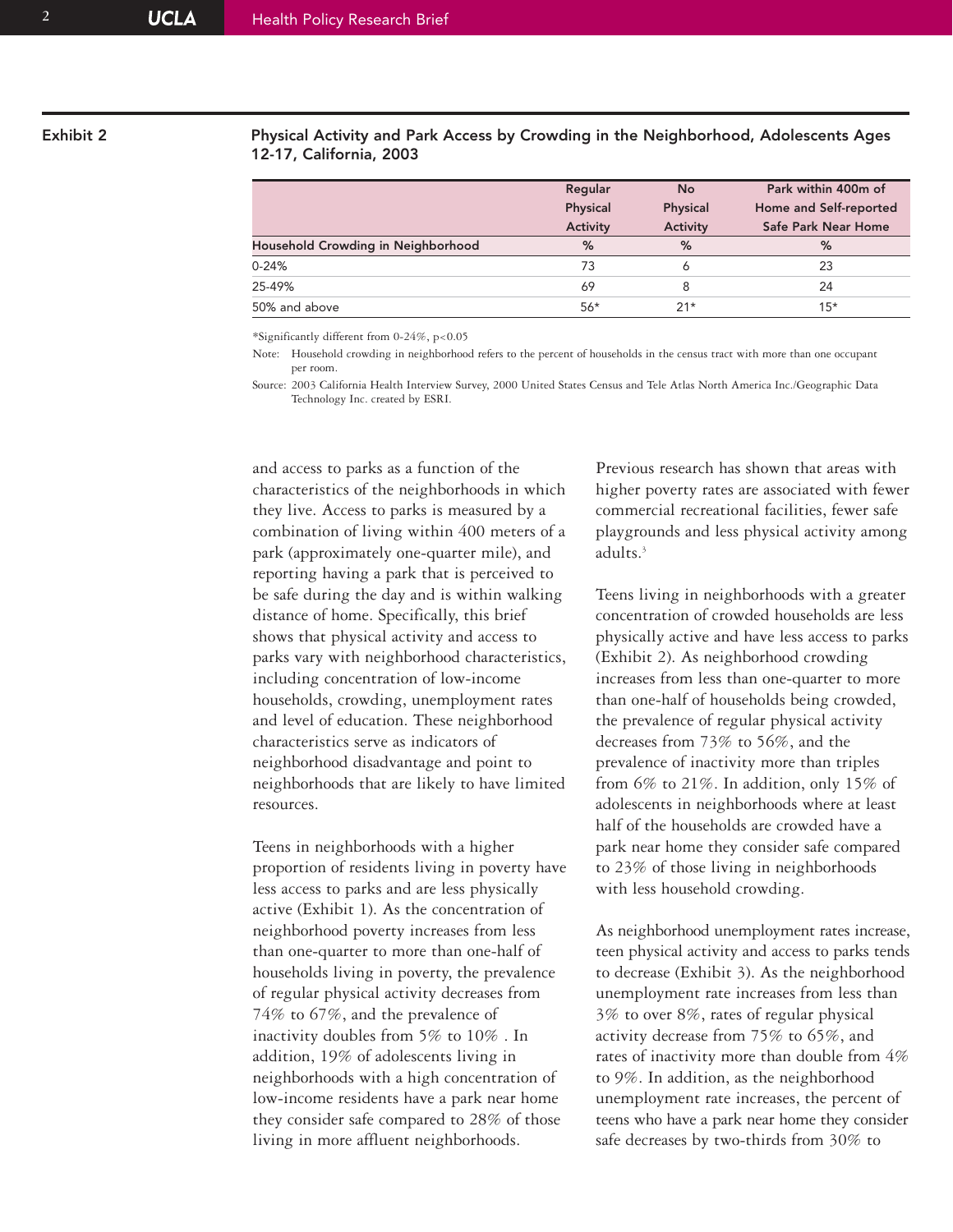| California, 2003               |          |           |                        |  |  |  |
|--------------------------------|----------|-----------|------------------------|--|--|--|
|                                | Regular  | <b>No</b> | Park within 400m of    |  |  |  |
|                                | Physical | Physical  | Home and Self-reported |  |  |  |
|                                | Activity | Activity  | Safe Park Near Home    |  |  |  |
| Neighborhood Unemployment Rate | %        | %         | %                      |  |  |  |
| Less than 3%                   | 75       | 4         | 30                     |  |  |  |
| $3 - 5%$                       | $69*$    | 9*        | $22*$                  |  |  |  |

Physical Activity and Park Access by Neighborhood Unemployment Rate, Adolescents Ages 12-17, Exhibit 3

\*Significantly different from "less than 3%," p<0.05

Note: Neighborhood unemployment rate refers to the percent of unemployed persons age 16 and over in the census tract.

6-7% 69 9\* 16\*  $8\%$  and above  $65*$   $9*$   $9*$  11\*

Source: 2003 California Health Interview Survey, 2000 United States Census and Tele Atlas North America Inc./Geographic Data Technology Inc. created by ESRI.

11%. In 2003, the unemployment rate in California was 6.8%. Previous research has shown high rates of unemployment are associated with higher rates of obesity.4

Teens living in neighborhoods with a lower proportion of college-educated adults tend to get less physical activity and have less access to parks (Exhibit 4). As neighborhood education level increases, the prevalence of regular physical activity increases from 69% to 74%, and inactivity decreases from 8% to 5%; however these differences are not statistically significant. As neighborhood education level increases, the percent of teens with a park near home they consider safe increases from 19% to 35%. Previous research has found that increases in neighborhood

education level are associated with increases in access to facilities for physical activity.<sup>5</sup>

#### Conclusions and Policy Recommendations

The findings from this study demonstrate that teens who live in disadvantaged neighborhoods are less likely to live near a park they consider safe and less likely to be physically active than teens in more advantaged neighborhoods. Neighborhood concentrations of poverty, household crowding, unemployment, and low levels of education are associated with a smaller proportion of teens having access to a safe park, and with lower rates of physical activity and higher rates of inactivity. Insufficient physical activity contributes to obesity and to risk of complications from

#### Physical Activity and Park Access by Neighborhood Education Level, Adolescents Ages 12-17, Exhibit 4 California, 2003

|                                                | Regular  | No              | Park within 400m of    |
|------------------------------------------------|----------|-----------------|------------------------|
|                                                | Physical | Physical        | Home and Self-reported |
|                                                | Activity | <b>Activity</b> | Safe Park Near Home    |
| Percent in Neighborhood with College Education | %        | %               | %                      |
| $0 - 24%$                                      | 69       | 8               | 19                     |
| 25-49%                                         | 72       |                 | $26*$                  |
| 50% and above                                  | 74       | 5               | $35*$                  |

\*Significantly different from 0-24%, p<0.05

Note: Neighborhood education level refers to the percent of adults age 25 and older in the census tract with a bachelor's degree or higher.

Source: 2003 California Health Interview Survey, 2000 United States Census and Tele Atlas North America Inc./Geographic Data Technology Inc. created by ESRI.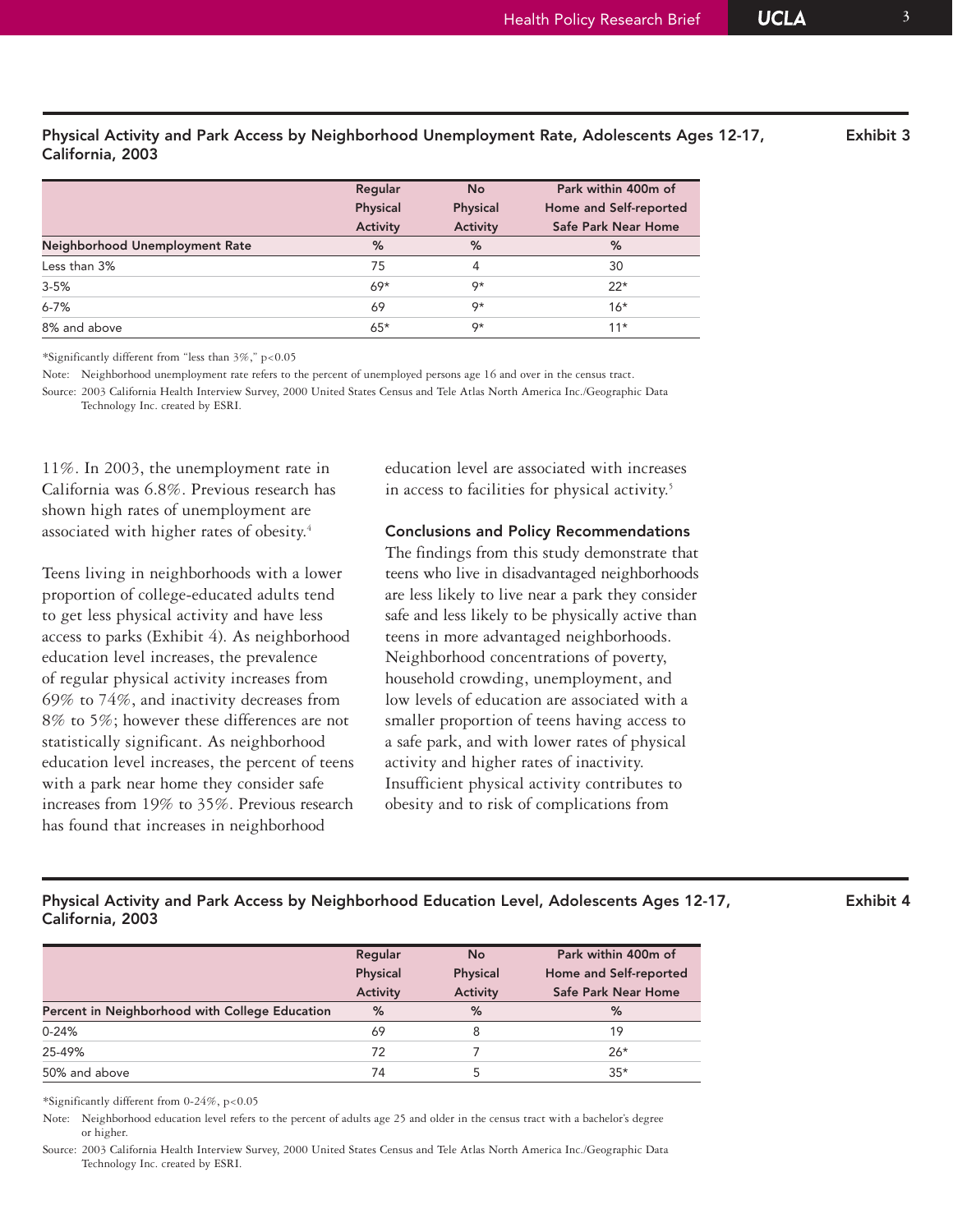chronic conditions, such as type 2 diabetes, heart disease and hypertension.<sup>6</sup>

The characteristics of neighborhoods where adolescents live can encourage or discourage health behaviors such as physical activity. For example, availability of facilities and opportunities for physical activity are associated with more physical activity. Lower rates of physical activity among adolescents living in disadvantaged neighborhoods are likely due in part to the lack of access to safe parks and other facilities for physical activity. Other research has shown that proximity to a park is one of the most important factors affecting use of parks and physical activity in urban, minority communities. Furthermore, disadvantaged neighborhoods are less likely to have the tax-base resources (typically allocated by municipal governments) to develop and maintain parks and other facilities that provide opportunities for physical activity.7

Addressing neighborhood disadvantage is important in the long term, both to increase physical activity and to improve the lives and life opportunities of California's adolescents. However, steps can be taken in the short term to promote increased physical activity. Making improvements to park safety and creating public awareness about such efforts will eliminate a critical barrier to park access and physical activity therein. In California, 220,000 adolescents report they have a park within walking distance of home, but do not perceive that park to be safe during the day. Increased and supervised programming at parks, coupled with community-driven public safety strategies jointly implemented by law enforcement agencies, park and recreation staff, residents and other community stakeholders, can make parks more secure and increase use of these parks.

In addition, some parks, especially in lowincome neighborhoods, have inadequate facilities for physical activity, lack professionally-trained staff and lack programs that attract teens. Properly maintaining existing parks and recreational facilities and offering programs that engage adolescents with trained staff can improve the quality of these facilities and make them more attractive to teenagers. Increasing park and recreation departments' general operating budgets to allow for additional programming, staffing and maintenance in disadvantaged communities would help eliminate structural barriers to park usage and physical activity.

However, low-income neighborhoods are less likely than more affluent communities to have parks and other recreational facilities. Investing in the development of new parks and recreational facilities in disadvantaged areas currently lacking them increases opportunities for physical activity for teens living in these areas. Increasing opportunities, in turn, leads to increased rates of physical activity.8 Communities can also develop other places for recreation and physical activity through policies such as joint use agreements between public schools and park and recreation departments. Making school facilities (such as gymnasiums, sports fields or playgrounds) available for use by the community after school and on weekends provides additional opportunities for physical activity utilizing existing structures, thereby reducing the costs of making recreational facilities accessible to more young people.

Such policies can increase the opportunities for physical activity available to California's adolescents, particularly those living in disadvantaged neighborhoods.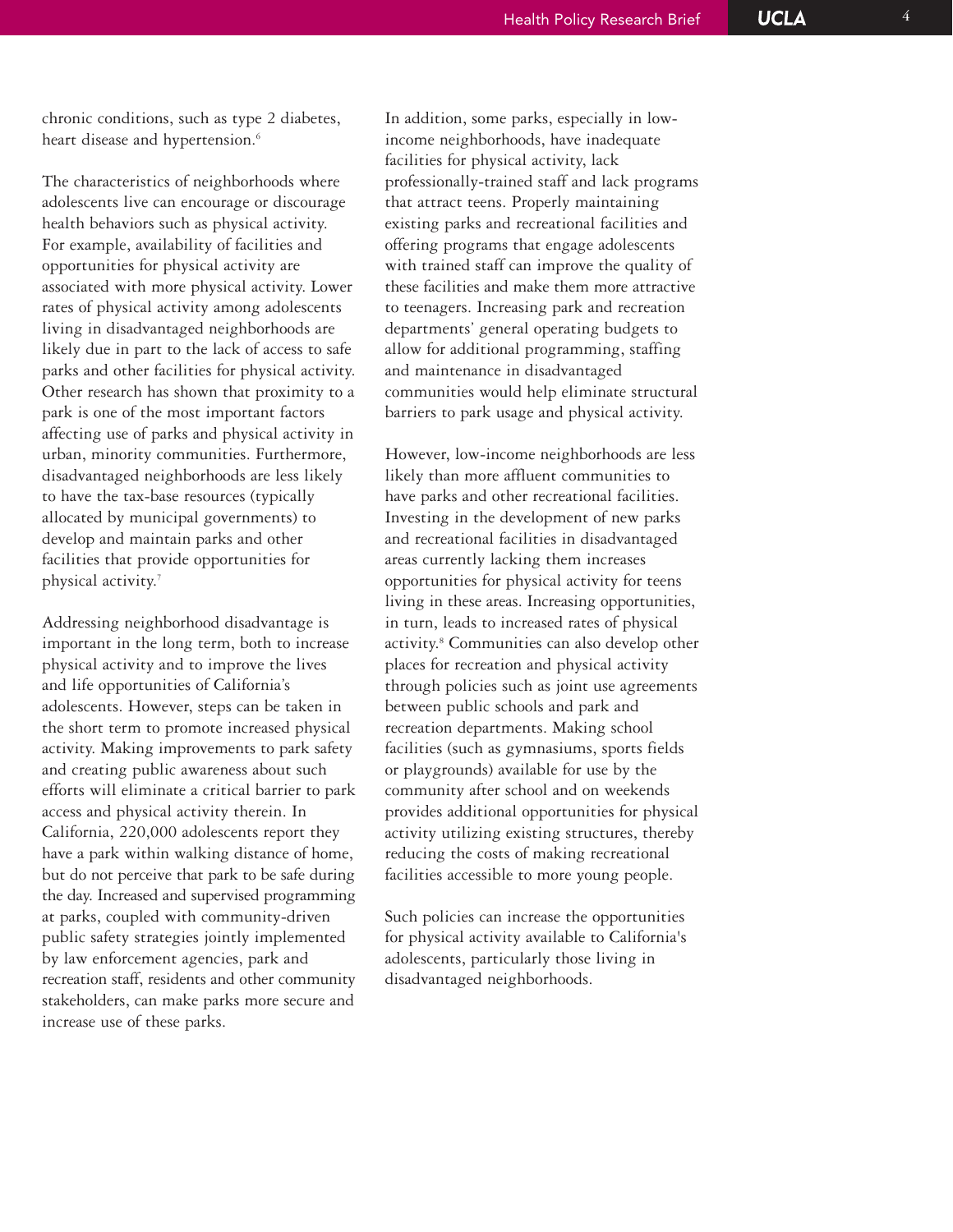#### Data Source

All statements in this report that compare rates for one group with another group reflect statistically significant differences (p<0.05) unless otherwise noted.

The findings in this brief are based primarily on data from the 2003 California Health Interview Survey (CHIS 2003). CHIS 2003 completed interviews with 4,010 adolescents ages 12-17, drawn from every county in the state, in English, Spanish, Chinese (both Mandarin and Cantonese), Vietnamese and Korean. CHIS 2003 provides extensive information about adolescent physical activity for the state of California. Regular physical activity is defined as performing at least 20 minutes of vigorous activity on three or more of the last seven days, or at least 30 minutes of moderate activity on five or more of the last seven days. Adolescents were considered to get no physical activity if they reported performing no vigorous activity and no moderate activity in the past week. Adolescents were considered to have access to a park if they had a park within 400m of their homes based on GIS-measured Euclidian distance, and also reported that there was a park or open space within walking distance of home that they perceived to be safe during the day. The park location information is part of a geospatial database using park locations from Tele Atlas North America Inc./Geographic Data Technology Inc. and created by ESRI. Neighborhood characteristics are based on 2000 Census data for the census tract in which the adolescent lives.

CHIS is a collaboration of the UCLA Center for Health Policy Research, the California Department of Health Services, and the Public Health Institute. Funding for CHIS 2003 was provided by the California Department of Health Services, The California Endowment, the National Cancer Institute, the Robert Wood Johnson Foundation, the Centers for Disease Control and Prevention (CDC), the California Office of the Patient Advocate, Kaiser Permanente, L.A. Care Health Plan and the Alameda County Health Care Agency. For more information on CHIS, visit *www.chis.ucla.edu.*

#### Author Information

Susan H. Babey, PhD, is a research scientist at the UCLA Center for Health Policy Research. Theresa A. Hastert, MPP, is a senior research associate at the UCLA Center for Health Policy Research. E. Richard Brown, PhD, is the director of the UCLA Center for Health Policy Research and a professor in the UCLA School of Public Health.

#### Acknowledgements

The authors wish to thank Jenny Chia, PhD, Winnie Huang, MS, Ruxi Zhang, Hongjian Yu, PhD, Brandon Traudt, Garrison Frost, Celeste Maglan and Sheri Penney for their assistance. The authors would also like to thank the following individuals for their review and helpful comments: Jane Adams, Executive Director, California Park and Recreation Society; Allison L. Diamant, MD, MSHS, associate professor in the Division of General Internal Medicine and Health Services Research at the David Geffen School of Medicine at UCLA; Peter Harnik, Director, Center for City Park Excellence, Trust for Public Land; and Elva Yañez, Director, Audubon Center at Debs Park.

#### Suggested Citation

Babey SH, Hastert TA and Brown ER. *Teens Living in Disadvantaged Neighborhoods Lack Access to Parks and Get Less Physical Activity.* Los Angeles: UCLA Center for Health Policy Research, 2007.

#### **Notes**

- 1 Babey SH, Brown ER, Hastert TA. *Access to Safe Parks Helps Increase Physical Activity Among Teenagers*. Dec 2005.
- 2 Winkleby M, Sundquist K, Cubbin C. Inequities in CHD Incidence and Case Fatality by Neighborhood Deprivation. *American Journal of Preventive Medicine*. Feb 2007;32(2):97-106.

Diez-Roux AV, Nieto FJ, Muntaner C, et al. Neighborhood environments and coronary heart disease: a multilevel analysis. *American Journal of Epidemiology*. Jul 1 1997;146(1):48-63.

Ross CE, Mirowsky J. Neighborhood disadvantage, disorder, and health. *Journal of Health and Social Behavior* . Sep 2001;42(3):258-276.

Winkleby MA, Cubbin C. Influence of individual and neighbourhood socioeconomic status on mortality among black, Mexican-American, and white women and men in the United States. *Journal of Epidemiology and Community Health*. Jun 2003;57(6):444-452.

Pearl M, Braveman P, Abrams B. The relationship of neighborhood socioeconomic characteristics to birthweight among five ethnic groups in California. *American Journal of Public Health*. Nov 2001;91(11):1808- 1814.

Yen IH, Kaplan GA. Poverty area residence and changes in physical activity level: evidence from the Alameda County Study. *American Journal of Public Health*. Nov 1998;88(11):1709-1712.

Glass TA, Rasmussen MD, Schwartz BS. Neighborhoods and obesity in older adults: the Baltimore memory study. *American Journal of Preventive Medicine*. Dec 2006;31(6):455-463.

Monden CW, van Lenthe FJ, Mackenbach JP. A simultaneous analysis of neighbourhood and childhood socio-economic environment with self-assessed health and health-related behaviours. *Health Place*. Dec 2006;12(4):394-403.

Gordon-Larsen P, Nelson MC, Page P, Popkin BM. Inequality in the built environment underlies key health disparities in physical activity and obesity. *Pediatrics*. Feb 2006;117(2):417-424.

(continued on back)